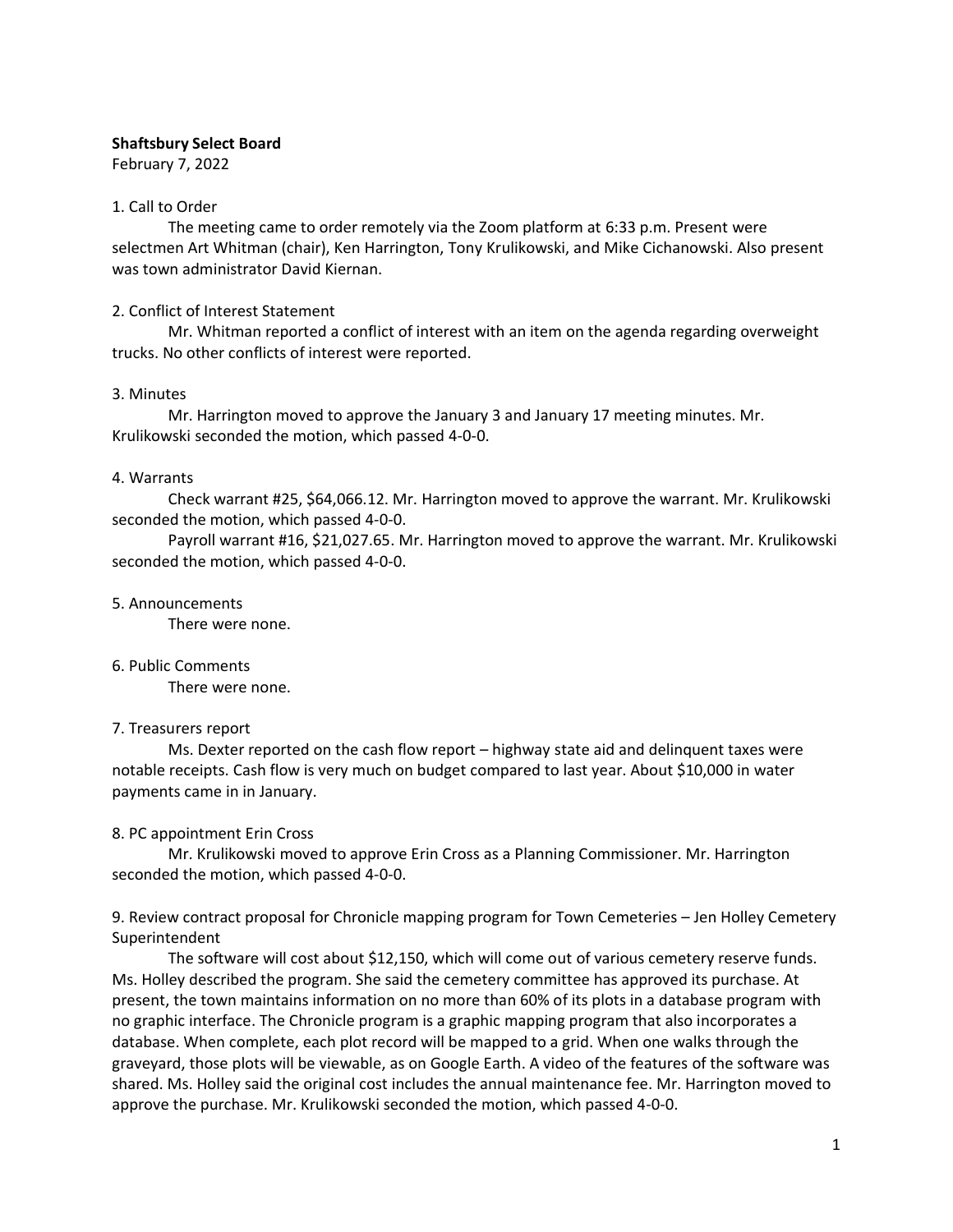#### 10. DPW Report

Weight restrictions: Mr. Kiernan said the board had never imposed weight restrictions and asked if the board wished to impose restrictions for this mud season. Mr. Harrington asked if temporary restrictions could be imposed and Mr. Kiernan said yes. No one wished to impose restrictions. Mr. Harrington moved to table the matter. Mr. Cichanowski seconded the motion, which passed 3-0-1 with Mr. Whitman abstaining.

## • Bid Opening New Truck

Only one bid was received for a 2023 single axle International, from Allegiance Trucks in Hoosick Falls (formerly DeLureys), at a price of \$189,795 plus \$8250 for an extended warranty on engine and transmission, and a \$22,500 trade in credit for the truck it replaces, for a total of \$175,545. Mr. Kiernan asked to share his bid with DPW Foreman Mike Yannotti for review, and to hold a vote on the bid at the next meeting. Mr. Harrington asked if the truck included automatic chains.

#### 11. ARPA Funding Options

Mr. Kiernan described recently published changes to the ARPA guidelines that provide communities with much greater flexibility in spending ARPA funds. VLCT is reviewing those changes and will comment shortly. It is clear, however, that outfitting Cole Hall as an emergency shelter and repairing roads, culverts and other transportation features will now be eligible. It may make sense to reduce the funds the town planned to use on the phase 1 water main replacement and spend those monies more equitably for improvements for the whole town. Mr. Kiernan has asked Mr. Yannotti for a list of big highway projects that the Town otherwise couldn't afford. Mr. Whitman suggested that the public be involved in suggesting projects. Mr. Kiernan described how important it might be that Cole Hall be outfitted as an emergency operations center.

12. Institutional Funds termination (Health and Cemetery Trust) and transfer to Recreation Fund (Health) and Town Cemetery Reserve Fund (Cemetery Trust).

Mr. Kiernan explained that the Cemetery Trust fund wasn't being used for anything as its restrictions were so narrow. The Town would like to transfer those funds to the Cemetery Reserve Fund. There have been no drawdowns on the Health Fund for many years and suggestions have been make to move the Health fund monies to the Recreation fund. Neither the Court nor the AG's office, however, would put in writing their approval for the changes Mr. Kiernan described. Mr. Kiernan asked the Town's attorney to draft a memorandum of understanding explaining and recommending these changes. Mr. Harrington moved to send the attorney's letter to the Trustees of Public Funds. Mr. Krulikowski seconded the motion, which passed 4-0-0.

## 13. Tax Map Maintenance Proposal (annual)

The annual contract with CAI is due for renewal. The cost is \$2000 plus \$15 for any added changes. Mr. Cichanowski moved to accept the contract for another year. Mr. Krulikowski seconded the motion, which passed 4-0-0.

14. Town Meeting vote – elimination of Listers Office – contract professional assessor.

Mr. Kiernan reminded citizens that on the March ballot will be an item to eliminate the listers office and replace that office with an assessor's assistant to the professional assessor. Mr. Whitman noted that the ballot will nonetheless contain the names of lister candidates. This is because, if the vote to eliminate the listers office fails, listers would need to continue to serve.

15. Board Term expirations 2022